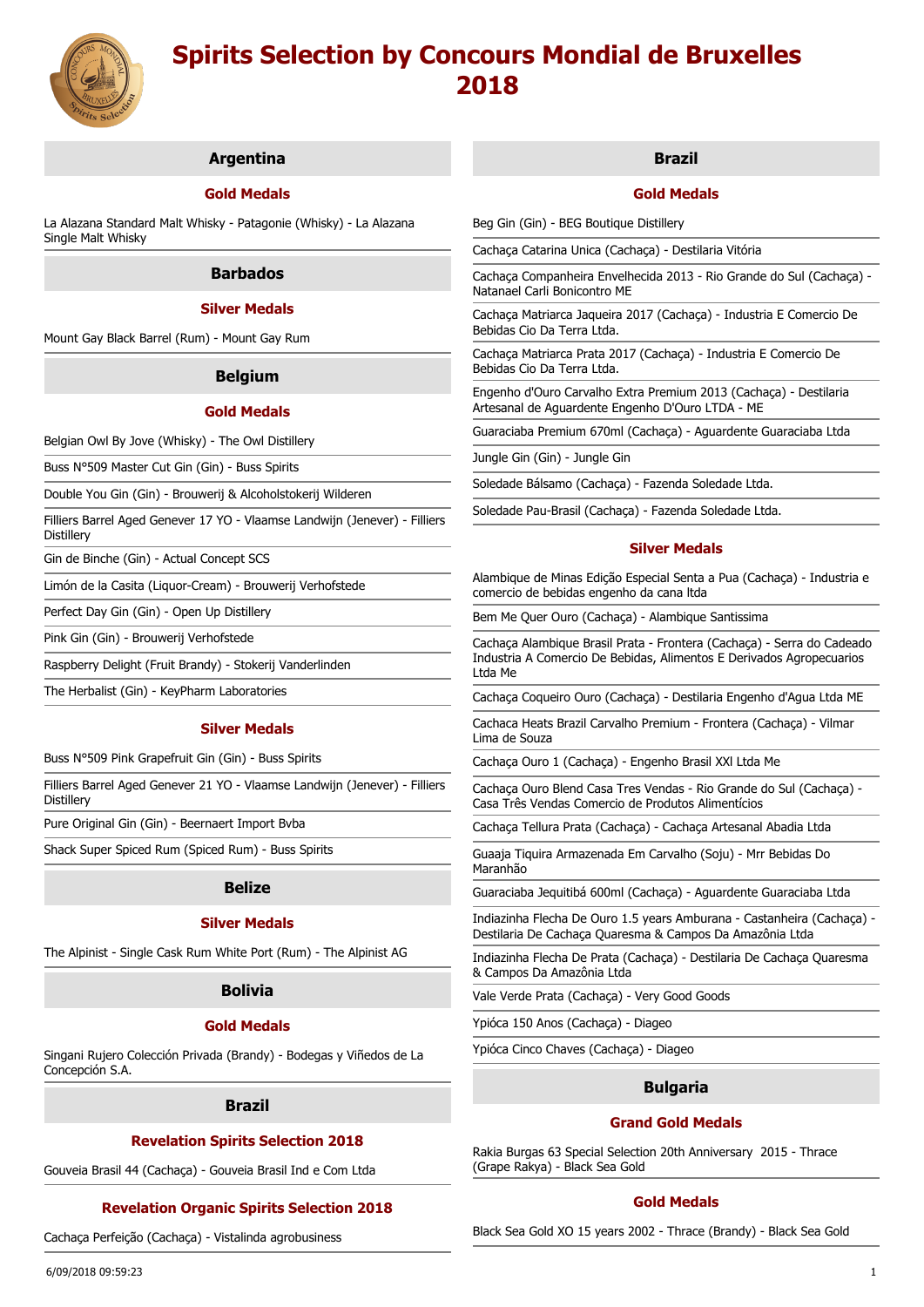

# **Bulgaria**

# **Gold Medals**

Black Sea Gold XO 25 years 1992 - Thrace (Brandy) - Black Sea Gold

Perlova Rakia (Grape Rakya) - SIS Industries

Rakia Anhialo Special Selection - Tsjernomorski Raion (Brandy) - "Boyar" OOD

Rakia Burgas 63 Pearl 2011 - Thrace (Grape Rakya) - Black Sea Gold

## **Silver Medals**

Dyuleva rakia Isperih (Fruit Brandy) - Hladilno Konserven Kombinat AD

Em Black (Liquor-Cream) - Andrea Cavallo

Grape Brandy Sungurlare - Thrace (Grape Rakya) - Vinex Slavyantsi AD

Karnobatska grozdova rakia (Grape Rakya) - SIS Industries

Kaysieva rakia Isperih (Fruit Brandy) - Hladilno Konserven Kombinat AD

Krushova rakia Isperih (Fruit Brandy) - Hladilno Konserven Kombinat AD

Magurska Temenuga 2006 - Dunavksa Rawnina (Grape Rakya) - Magura Winery Ltd

Mastika Karnobat (Aniseed) - SIS Industries

Pliska 1969 (Grape Rakya) - Vinex Preslav Ltd

Rakia Alambic 2009 - Thrace (Brandy) - Black Sea Gold

Rakia Burgas 63 Aged 12 Years 2001 - Thrace (Grape Rakya) - Black Sea Gold

Rakia Erkesia 2010 - Thrace (Grape Rakya) - Domain Marash

Si! - Thrace (Brandy) - Andrea Cavallo

Vodka Flirt (Vodka) - VP Brands International SA

# **Canada**

## **Gold Medals**

Crème de Cassis Monna & Filles - Québec (Liquor-Cream) - Cassis Monna & Filles

## **Chile**

# **Revelation Spirits Selection 2018**

Tres Erres 1-12 months - Valle de Elqui (Pisco) - Compañia Pisquera de Chile

#### **Gold Medals**

Alto del Carmen Reservado - Valle de Elqui (Pisco) - Capel

Espiritu de Elqui - Valle de Elqui (Pisco) - Vitivinicola Fundo Los Nichos SA

Mistral Nobel - Valle de Elqui (Pisco) - Compañia Pisquera de Chile

# **Silver Medals**

Bou Barroeta Luxstelle - Valle de Huasco (Pisco) - Sociedad El Rosario Ltda.

Pisco Aba 2016 - Valle de Elqui (Pisco) - Abadistil SPA

Pisco Bauzá Aniversario 40° Doble destilado - Valle de Limari (Pisco) - Agroproductos Bauzá S.A.

# **Chile**

## **Silver Medals**

Pisco Waqar - Valle de Limari (Pisco) - Pisquera Tulahuen SPA

Viña Armidita Pisco 2017 - Valle de Huasco (Pisco) - Viña Armidita

# **China**

# **Grand Gold Medals**

38%vol Shaung Bao Cheng Purple Rice Wine 2017 (Baijiu) - MoJiangDiDaoJiuYeYouXianGongSi

50.8%vol Hongzuan Xiangjiao 2003 (Baijiu) - Hunan Xiangjiao Liquor  $C_0$  & #65292; Ltd

Auce Township Leader 53% vol 1935 (Baijiu) - Guizhou Center Wine Group Co.&#65292: Ltd.

Guizhou Chun Pure Zhuang Wine 20 Years 53% vol 1997 (Baijiu) - Guizhouchun Distillery Co.,ltd

Sauce Township source 5 years 53%vol 2013 (Baijiu) - Guizhou Jing Zhen Iiquor(Group)Co.,Ltd

Shao Kang Long Shang 50%vol 2016 (Baijiu) - Shaokang Holding Group Co.,Ltd.

## **Gold Medals**

39%vol QingZhao Soft eight years 2006 (Baijiu) - Shandong Baimai Spring Liquor Co., Ltd

34%vol BaiMai Spring Spring City No. 1 2008 (Baijiu) - Shandong Baimai Spring Liquor Co., Ltd

45%vol Lamb Cherished Raw Pulp 2017 (Baijiu) - Shanxi Lambs Wine Industry Limited by Share Ltd

46%vol BaiMai Spring QiLu No.1 2013 (Baijiu) - Shandong Baimai Spring Liquor Co., Ltd

52%vol Red Star Baijiu & Chunhe Heitan 2017 (Baijiu) - Beijing Red Star Co., Ltd

52%vol Wenwang Gong (Huanggong Yan & Xi Liquor) 2008 (Baijiu) - Anhui Wenwang Wine Co., Ltd.

54%vol BaiMai Spring QiLu No.1 2014 (Baijiu) - Shandong Baimai Spring Liquor Co., Ltd

60%vol Lamb (business) 2016 (Baijiu) - Shanxi Lambs Wine Industry Limited by Share Ltd

Bai Nian Zhuang brandy 40%vol 2014 (Brandy) - Xinjiang BaiNian Wine Brewing Co., Ltd.

Baimaojiang 43%vol (Baijiu) - Sichuan Yibin Gaozhou Liquor Corporation

Beijingfangzhuangershaoyejiu 42%vol 2013 (Baijiu) - Beijing Longxinghao Fangzhuang Winery Co.&#65292:LTD

Changyu Gold Award Brandy (Five Star Collector's Edition) 40%vol 2014 (Brandy) - Changyu Pioneer Wine Company Limited Yantai

Dragon 1 Of Fuyulaojiao Liquor 42 %vol 2008 (Baijiu) - Heilongjiang Province Fuyulaojiao Liquor Co.,ltd

Elm Qian Yinumber (Hoarding) 53 degrees 2006 (Baijiu) - China JiLin Yushuqian Wine Co.Ltd

Energy no. 1 52% vol 2010 (Baijiu) - Jinhui Liquor Co.& #65292; ltd.

Fupingchun Brand Liquor 52%vol 2010 (Baijiu) - Jia Hu Distillery Group CO.&#65292:LTD

GuanYun Chinese Zodiac Collection 52%Vol 2018 (Baijiu) - Beijing Guanyun Technology Co., Ltd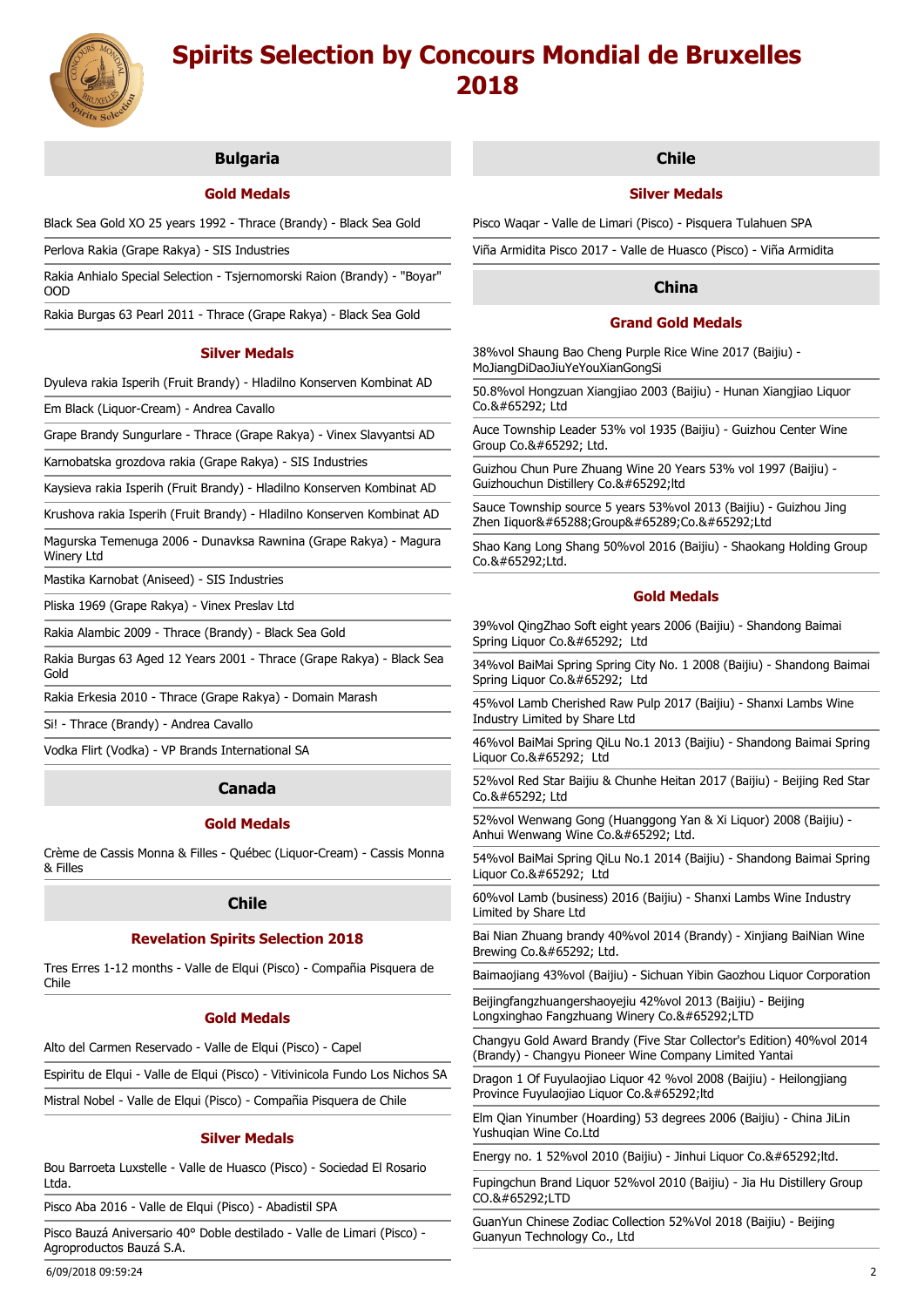

# **China**

# **Gold Medals**

GuanYun Lotus 52%Vol 2018 (Baijiu) - Beijing Guanyun Technology Co., Ltd

Guizhou Lingjiang Master 20 53%vol 2012 (Baijiu) - Gui Zhou Lingjiang Liquor Co.,ltd

Hengqin Liquor 52%vol 2013 (Baijiu) - Zhuhai Hengqin Ronghe Technology Co., Ltd

Jiangji Distillery Blue 5-Star (Baijiu) - Chongqing Jiangji Distillery Co., Ltd.

Jiangxiaobai Black Label Pure Tatse 168 (Baijiu) - Chongqing Jiangji Distillery Co., Ltd.

Jiangxiaobai Danchun Gaoliang - Autre région (Baijiu) - Chongqing Jiangji Distillery Co., Ltd.

Kaoziji 53%vol 2010 (Baijiu) - Gui Zhou National Liquor Group Sales Co,ltd

Lvti Hawthorn wine 8%vol 2017 (Fruit Brandy) - Liaoning Huayuan Winery Co.&#65292:ltd

Mian Rou Shao Kang Long 45%vol 2016 (Baijiu) - Shaokang Holding Group Co.,Ltd.

Shao Kang Long Mu Dan Jiu 45%vol 2016 (Baijiu) - Shaokang Holding Group Co.,Ltd.

Shao Kang Long Zhen Cang 50%vol 2016 (Baijiu) - Shaokang Holding Group Co.,Ltd.

Shao Kang Long Zhou 50%vol 2016 (Baijiu) - Shaokang Holding Group Co.,Ltd.

Xijing Taibai Liquor Guanzhong Eight Scenes 52%vol 2012 (Baijiu) - Shaan Xi Province Taibai Liquor Limited Liability Company

Xinjiang Diyijiao Wine 52%vol 1988 (Baijiu) - Xinjiang No.1 Wine Cellar Gucheng Winery Co.,Ltd.

Yulu Wine 46%vol 1998 (Baijiu) - Xinjiang No.1 Wine Cellar Gucheng Winery Co.,Ltd.

Yuquan Wine · Guoyou Classic 42%vol 2015 (Baijiu) - Heilongjiang Yuquan Distillery CO.,Ltd.

Zhang Bao Lin Da Qu 43%vol 2016 (Baijiu) - Shaokang Holding Group  $Co.8#65292:$ Ltd.

Zhenjiu·zhencang1985 53%vol 2003 (Baijiu) - Guizhou Zhenjiu Winemaking Co.,ltd

Zhizunguo Liquor (Guoniang) 53%vol 2013 (Baijiu) - Guizhou Renhuai Zhizunguo Liquor Industry Co.,ltd

Zhong Hua Kuei Hua Lu Reserve 40%vol 2013 (Baijiu) - Beijing Dragon Seal Wines Co., Ltd.

Zhong Yuan Wei Dao brand Liquor 50%vol 2012 (Baijiu) - Jia Hu Distillery Group CO.,LTD

Zhoufujierguotoujiu 42% vol (Baijiu) - BeijingZhoufujiJiuye Co.,Ltd

Zhoufujierguotoujiu 56% vol (Baijiu) - BeijingZhoufujiJiuye Co.,Ltd

# **Silver Medals**

1915 Honghua 53%vol 2009 (Baijiu) - Global Premiim Wines &spirits Co.,ltd

1915 Old White Dry Wine 42%vol 2018 (Baijiu) - Hengshui Qixi Wine Co. Ltd.

42%vol Wenwang Gong & Buhuo Liquor 2008 (Baijiu) - Anhui Wenwang Wine Co., Ltd.

# **China**

# **Silver Medals**

42%vol Wenwang Gong & Zhuanjia Ji Fifteen Years Liquor 2012 (Baijiu) - Anhui Wenwang Wine Co., Ltd.

50%vol Wenwang Gong (Tianming Liquor) 2008 (Baijiu) - Anhui Wenwang Wine Co., Ltd.

50.8%vol Yaoqing 2000 (Baijiu) - Hunan Xiangjiao Liquor Co., Ltd

52%vol Red Star Neibu Pinjian Baijiu 2017 (Baijiu) - Beijing Red Star  $C_0$  & #65292; Ltd

Auce Country Wine Qingjiao 53% vol (Baijiu) - Guizhou Center Wine Group Co., Ltd.

Badalingjingjuejiu 38%vol (Baijiu) - Beijing Badaling Wine  $Co.8#65292:$ Ltd

Bai Nian Zhuang spirit 50%vol 2013 (Fruit Brandy) - Xinjiang BaiNian Wine Brewing Co., Ltd.

Dongcang 46%vol 2013 (Baijiu) - Henan Shoujiu Spirit Co.,Ltd

Fine rice wine 50%vol 2015 (Baijiu) - Yunnan pinhutang wine Co.,Ltd

Gaozhou Diancang V20 51.8%vol - Sichuan (Baijiu) - Sichuan Yibin Gaozhou Liquor Corporation

Gaozhou Number1 51.8%vol (Baijiu) - Sichuan Yibin Gaozhou Liquor Corporation

Golden Stone Fourtune 40.8%vol 2001 (Baijiu) - Jinshitan Liquor Group Co.LTD.

Golden Stone Hearts 50.8%vol 2001 (Baijiu) - Jinshitan Liquor Group Co.LTD.

Guizhou Lingjiang Master 30 53%vol 2012 (Baijiu) - Gui Zhou Lingjiang  $Lianor$  Co. $，$ : Itd

Guo 3 38%vol (Baijiu) - Shandong Province Bandaojing Limited Liability Company

Guomei Raw Liquor No.1 52%vol 2013 (Baijiu) - Guomei (yibin) Liquor  $Co.8#65292:$ Itd.

Jiangji Distillery 408 (Baijiu) - Chongqing Jiangji Distillery Co., Ltd.

Jiao Cang Jiu 15 Years 53%vol 2002 (Baijiu) - Kweichow Yinianchun Co.,ltd.

Jing 35%vol 2004 (Baijiu) - Jing Brand Co. $，$ :Ltd.

Jing Jiao 99 46%vol 2013 (Baijiu) - Guo Jing liquor industry Co., Ltd.

Jingu Lanmeng 42%vol 2015 (Baijiu) - Chengde Jingu Wine CO.,LTD

JingYanggang Laimao 52%vol 1986 (Baijiu) - Shandong JingYanggang **Distillerv** 

Jinliufu-Yitanhaojiu & Red 40.8%vol 2007 - 2012 (Baijiu) - SiChuan QiongLai JinLiuFu cliff valley ecological distillery co. LTD

Jinliufu-Yitanhaojiu 40.8%vol 2012 - 2007 (Baijiu) - SiChuan QiongLai JinLiuFu cliff valley ecological distillery co. LTD

KangPing Valley Passion Fruit Brandy 2016 - Yunnan (Fruit Brandy) - Jiangcheng Green Banna Ecological Food co., LTD

Linshui Yuquan 20 years Aged Liquor 42%vol 2016 (Baijiu) - Anhui Linshui Liquor Industry Co.,Ltd.

Linshui Yuquan 20 years Aged Liquor 52%vol 2016 (Baijiu) - Anhui Linshui Liquor Industry Co.,Ltd.

Longfengchengxiang 42%vol 2018 (Baijiu) - ChifengHuayuan Wine co. LTD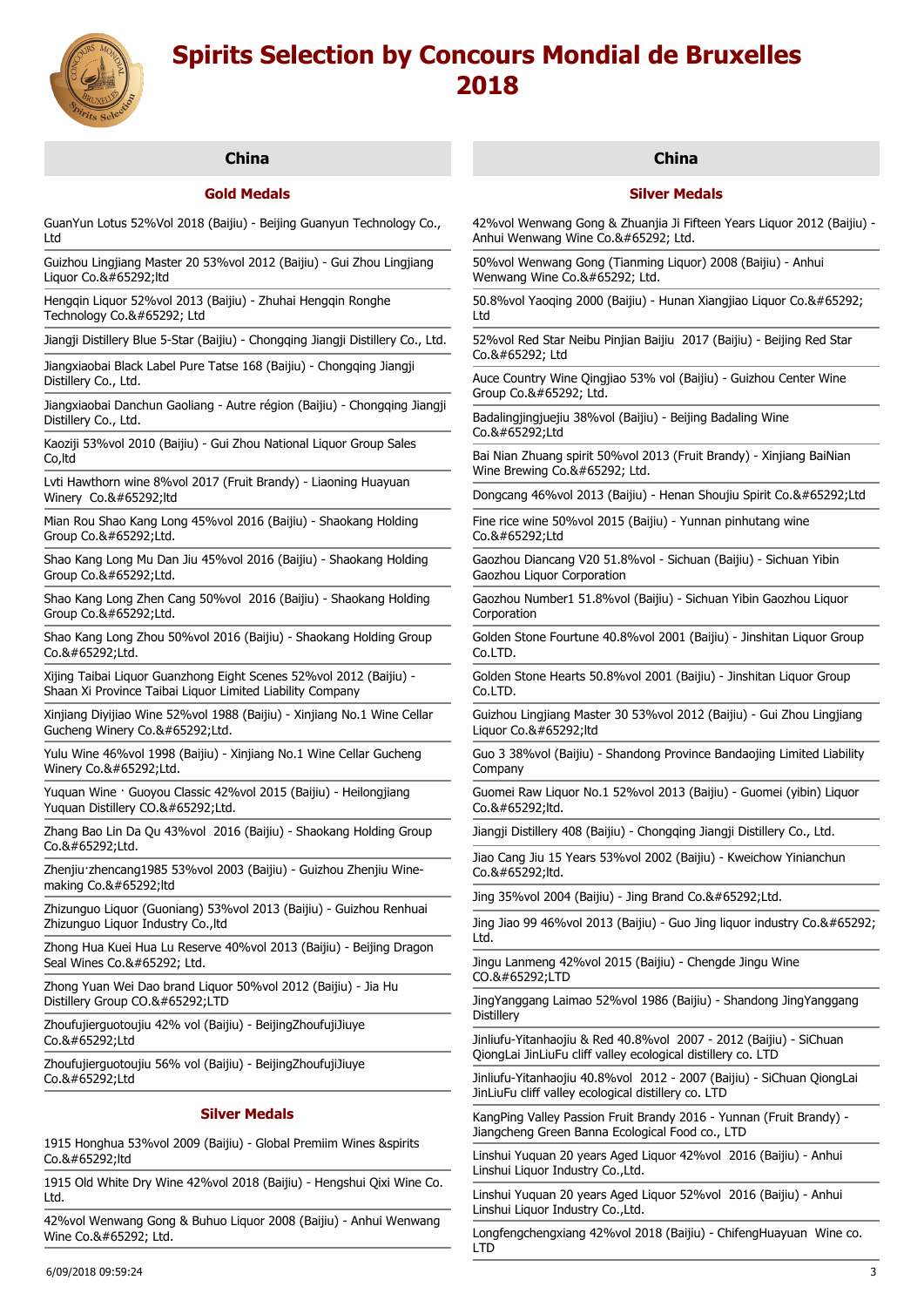

# **China**

# **Silver Medals**

Lvxi Jiangjin Shaojiu Classic Version (Baijiu) - Chongqing Jiangji Distillery Co., Ltd.

Ma Wo Shan Tu Jiu 48%VOL 2008 (Baijiu) - Ma Wo Shan Distillery

Nei Can Lan Ping 52%vol 2015 (Baijiu) - Shandong Province Bandaojing Limited Liability Company

Sauce Country Old Wine King 53% vol (Baijiu) - Guizhou Center Wine Group Co., Ltd.

ShangPinhu Dendrobium Wine 42%vol 2015 (Baijiu) - Yunnan pinhutang wine Co.&#65292:1td

Sichuan Wine 42%vol 2012 (Baijiu) - Global Premiim Wines &spirits  $C_0$  & #65292 ltd

Wo He Ni Jing Niang Jiu Lan Jing 39.8%vol 2014 (Baijiu) - Beijing You and Me liquor Co., Ltd.

Xiang Shan Lao Tan 53%vol 2006 (Baijiu) - Gui Lin Xiang Shan Distillery Co.&#65292:ltd

Yanfeng Jiaoxin (50 Years) 52%vol 2011 (Baijiu) - Hunan Yanfeng Liquor co.,LTD

Zhizunguo Liquor (Guobin) 53%vol 2013 (Baijiu) - Guizhou Renhuai Zhizunguo Liquor Industry Co.,ltd

Zhong Yuan Wei Dao brand Liquor 42%vol 2012 (Baijiu) - Jia Hu Distillery Group CO.,LTD

# **Colombia**

#### **Silver Medals**

La Hechicera Aged 12-21 years (Rum) - La Hechicera

Parce Rum 8 años (Rum) - Coloma Ltda

# **Dominican Republic**

# **Gold Medals**

Orava Reserva Especial (Rum) - J.E.D.I. Calvados Marcel & Léa Faucheur - Maison Jouffe

#### **Silver Medals**

Carabela-club Gran Reserva Familiar 1999 (Rum) - Blue Squares Belgium sa

#### **France**

#### **Grand Gold Medals**

GM Gin Mediterranéen (Gin) - Grap'Sud

Jean Cavé Armagnac Hors d'Age - Sud-Ouest (Armagnac) - Le Club des Marques SAS

Pastis Henri Bardouin - Provence (Aniseed) - Distilleries et Domaines de Provence

# **Gold Medals**

Age des Fleurs 15 Carats - Charentes (Cognac) - Leopold Gourmel

Bellevoye Noir (Whisky) - Les Bienheureux SAS

# **France**

## **Gold Medals**

Calvados Pays d'Auge - VSOP - Château du Breuil - Normandie (Calvados) - Château du Breuil

Calvados Père Magloire XO - 9 Ans d'Age - Normandie (Calvados) - Calvados Père Malgoire

Cap Corse Angeli - Corse (Vermouth/Aromatized wines) - Casa Angeli

Château du Tariquet 1995 Bas Armagnac - Armagnac (Armagnac) - SCV Château du Tariquet

Château du Tariquet Blanche - Armagnac (Armagnac) - SCV Château du **Tariquet** 

Château du Tariquet Pure Folle Blanche 15 ans Bas Armagnac - Armagnac (Armagnac) - SCV Château du Tariquet

Château du Tariquet VSOP Bas Armagnac - Armagnac (Armagnac) - SCV Château du Tariquet

Cognac Delpech Fougerat VSOP - Charentes (Cognac) - Distillerie Vinet Delpech

Cognac Delpech Fougerat XO (Cognac) - Distillerie Vinet Delpech

Coq (Cognac) - Sarl Jean Fillioux

Framboise Sauvage URP 40% (Fruit Brandy) - Distillerie Massenez

French Whisky Single Malt G.rozelieures Single Cask Rully 1 Cru Raclot (Whisky) - Distillerie de Rozelieures Maison de la Mirabelle

G&C Raby Cognac Grande Champagne Vsop - Charentes (Cognac) - SARL G. & C. Raby

Gibson's (Gin) - La Martiniquaise

GM Anis Distillé Figanis (Aniseed) - Grap'Sud

GM Vodka de Marc de Raisin (Vodka) - Grap'Sud

Guillotine Vodka Originale - Champagne (Vodka) - Bastille Day

Le Gin de Christian Drouin - Calvados Cask Finish - Normandie (Gin) - SAS Calvados Christian Drouin

Lemercier Frères - Pastis 1811 45% (Aniseed) - Distillerie Lemercier Frères

Pinthiers Or Reserve 5 Ans - Charentes (Mistelle) - Distillerie de la Tour

Poire Williams HEPP Cuvée Sélectionnée 2016 - Alsace (Fruit Brandy) - Distillerie Artisanale Hepp

Pommeau de Normandie - Château du Breuil - Normandie (Mistelle) - Château du Breuil

Sorgin (Gin) - Alambic Sas

Vermouth Guérin Blanc - Charentes (Vermouth/Aromatized wines) - Thomas Brugerolle

# **Silver Medals**

Absinthe Finn Delice (Absinth) - Awen Nature

Age Of Enlightenment Series - Ratafia de Marseille (Mistelle) - Quint'es

Alkemia Vodka (Vodka) - Awen Nature

Bellevoye Blanc (Whisky) - Les Bienheureux SAS

Calvados de Christian Drouin 1989 - Pays d'Auge - Normandie (Calvados) - SAS Calvados Christian Drouin

Calvados Pays d'Auge - Réserve des Seigneurs- 20 ans - Château du Breuil - Normandie (Calvados) - Château du Breuil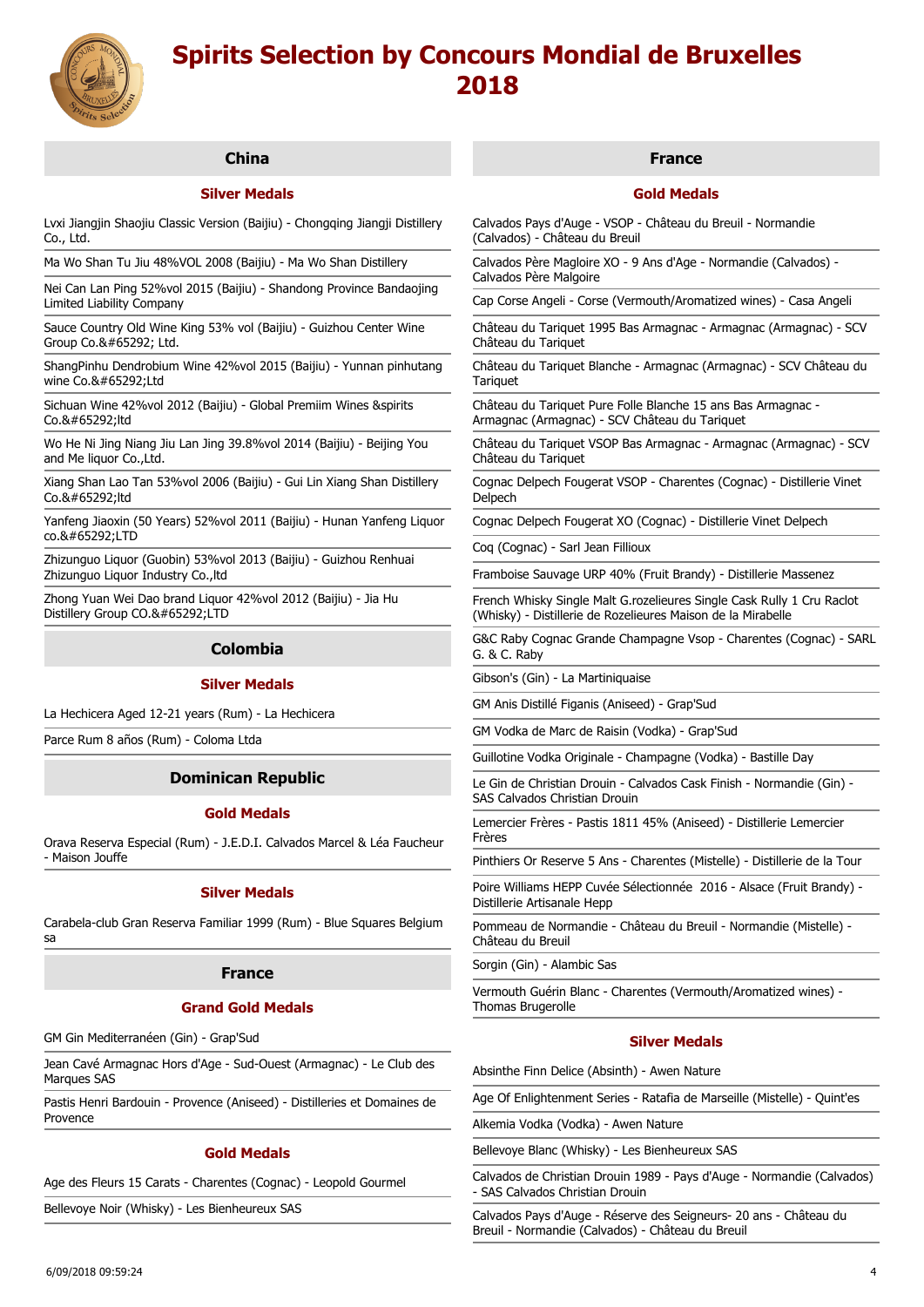

# **France**

# **Silver Medals**

Calvados Père Magloire Fine VS - 2 Ans - Normandie (Calvados) - Calvados Père Malgoire

Château du Tariquet Pure Folle Blanche 12 ans Bas Armagnac - Armagnac (Armagnac) - SCV Château du Tariquet

Cognac Delpech Fougerat Excellence - Charentes (Cognac) - Distillerie Vinet Delpech

Domaine Conte et Filles VS - Petite Champagne - Charentes (Cognac) - Domaine Conte et Filles

Domaine de Joÿ by Joÿ XO Premium 25 ans - Sud-Ouest (Armagnac) - Sarl Joÿ Sélection

Famille Dupont Réserve - Normandie (Calvados) - Domaine Familial Louis Dupont

French Whisky Single Malt G.rozelieures Fumé Collection (Whisky) - Distillerie de Rozelieures Maison de la Mirabelle

G&C Raby Cognac Grande Champagne XO - Charentes (Cognac) - SARL G. & C. Raby

Generous Gin Organic (Gin) - SAS Ôdevie

Generous Gin Original (Gin) - SAS Ôdevie

Guillotine Vodka Héritage - Champagne (Vodka) - Bastille Day

L'arôm'arrangé - Spicy 2018 - Val de Loire (Spiced Rum) - L'Arôm'Arrangé

Le Père Tranquille - Normandie (Calvados) - La Maison du Père Tranquille

Liqueur de Citron Bergamote (Liquor-Cream) - Maison Manguin -

Distillerie Artisanale

Liqueur de Myrte Casa Angeli - Corse (Liquor-Cream) - Casa Angeli

Ninkasi Vodka (Vodka) - Ninkasi Fabriques

PdC Pineau des Charentes 10 Years Old (Brandy) - Snc du Maine Drilhon

Samalens XO - Sud-Ouest (Armagnac) - Armagnac Samalens

Seizh Celtic Dry Gin (Gin) - Distillerie de La Mine d'Or

Sequoia 1ère Impression - Auvergne (Grain Spirit) - Distillerie du Vercors

St Raphaël Quina Rouge (Vermouth/Aromatized wines) - La Martiniquaise

Ti Arranges Gwamaré - Val de Loire (Flavored Rum) - Sarl les Rhums de Ced

Ti Original Ti Punch - Val de Loire (Flavored Rum) - Sarl les Rhums de Ced

Vermouth Guérin Rouge - Charentes (Vermouth/Aromatized wines) - Thomas Brugerolle

Whisky Alsacien Single Malt Tharcis HEPP 2012 - Alsace (Whisky) - Distillerie Artisanale Hepp

#### **Greece**

#### **Grand Gold Medals**

Tsilili Tsipouro 2017 - Thessaly (Pomace Brandy) - Tsililis K. S.A.

# **Gold Medals**

Ouzo of Plomari Isidoros Arvanitis - Aegean Islands (Aniseed) - Plomari Ouzo Distillery Isidoros Arvanitis S.A.pl

# **Greece**

# **Silver Medals**

Agioneri Aged Tsipouro - Thessaly (Pomace Brandy) - Tsililis K. S.A.

Dark Cave- 5 Year old aged Tsilili Tsipouro - Thessaly (Pomace Brandy) - Tsililis K. S.A.

Tsipouro Aged Kardasi 2015 - Thessaly (Pomace Brandy) - Kardasi **Distillery** 

Tsipouro Of Tirnavos Kardasi No Anise 2017 - Thessaly (Pomace Brandy) - Kardasi Distillery

# **Guadeloupe**

## **Revelation Spirits Selection 2018**

Reimonenq Rhum Vieux Première Cuvée Vieillie en Fut de Bourbon (Agricultural rum) - Distillerie Reimonenq

## **Grand Gold Medals**

Rhum Bologne XO (Agricultural rum) - Société Agricole de Bologne

## **Gold Medals**

Longueteau Premium Shrubb (Spiced Rum) - Snc Canne A Rhum

Rhum Bologne Litre 50° (Agricultural rum) - Société Agricole de Bologne

## **Silver Medals**

Les Arrangés Damoiseau - Mangue Passion (Flavored Rum) - Damoiseau Export

Mabi Punch Gingembre 2017 (Flavored Rum) - SARL Mabi

Rhum Agricole Longueteau 50 (Agricultural rum) - Snc Canne A Rhum

Rhum Bologne Cask Matured (Agricultural rum) - Société Agricole de Bologne

Rhum Bologne Grande Réserve (Agricultural rum) - Société Agricole de Bologne

Rhum Bologne Litre 55° (Agricultural rum) - Société Agricole de Bologne

# **Guatemala**

## **Silver Medals**

El Pasador de Oro Gran Reserva (Rum) - Les Bienheureux SAS

Embargo Añejo Esplendido (Rum) - Les Bienheureux SAS

# **India**

### **Grand Gold Medals**

Paul John Edited Indian Single Malt (Whisky) - John Distilleries Pvt Ltd

#### **Gold Medals**

Blue Eyes Pure Grain Vodka (Vodka) - Rock And Storm Distilleries Pvt.Ltd

Opm Vodka (Vodka) - Om Sons Marketing Private Limited

Paul John Peated Select Cask Indian Single Malt (Whisky) - John Distilleries Pvt Ltd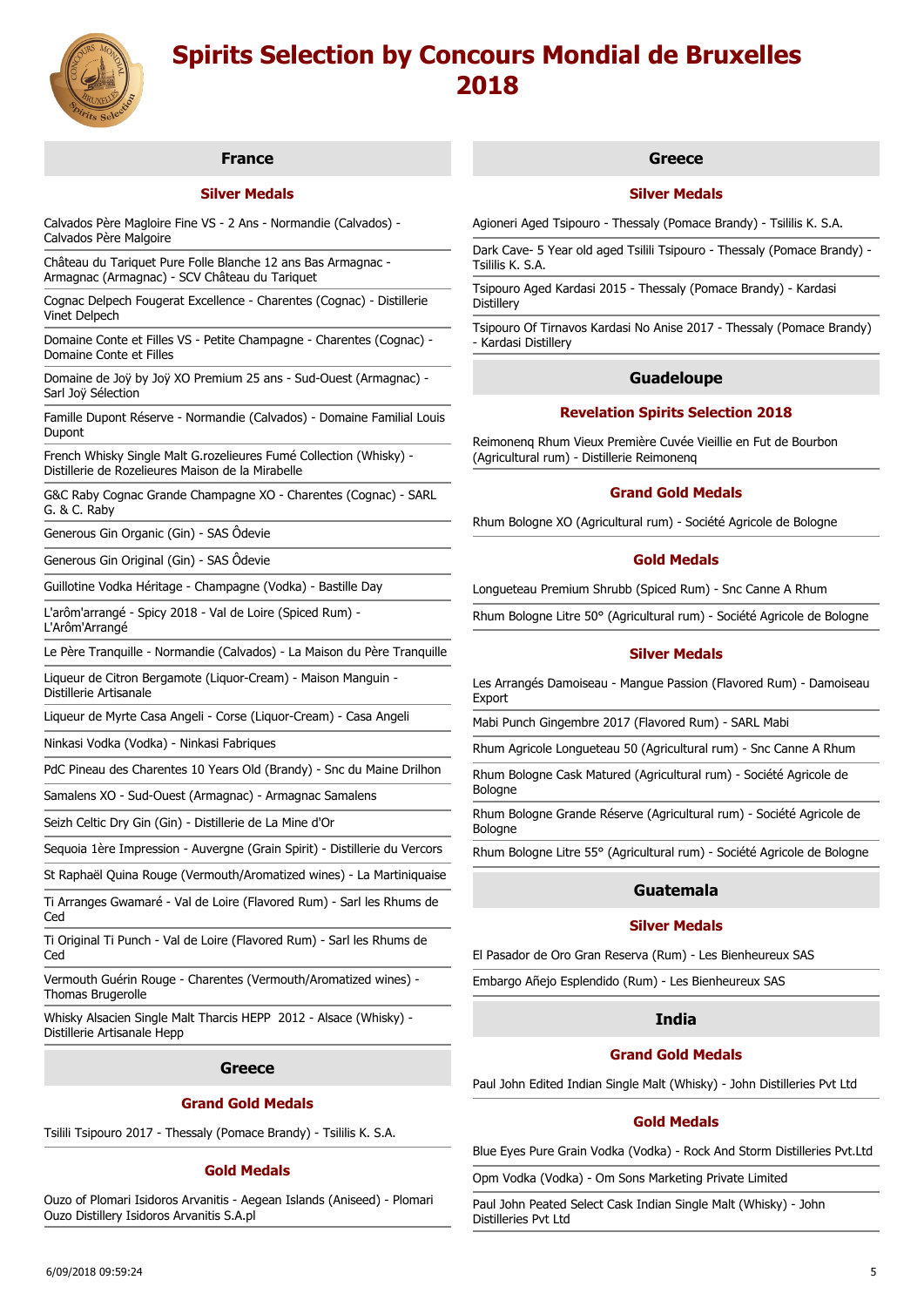

# **India**

# **Silver Medals**

Barents Premium Gold Reserve Whisky (Whisky) - Rock And Storm Distilleries Pvt.Ltd

## **Italy**

# **Grand Gold Medals**

Amaro Formidabile 2018 (Bitter) - Formidabile Liquori & Affini Srl

Amaro Santa Maria al Monte - Liguria (Liquor-Cream) - Distilleria F.lli Caffo S.r.l.

Grappa Del Me' - Pilzer - Trentino Alto Adige (Grappa) - Distilleria Pilzer srl

Grappa La Gold - Trentino Alto Adige (Grappa) - Roner SpA Distillerie

Grappa Lugana Invecchiata 2012 - Lombardia (Grappa) - Distillerie Peroni Maddalena

## **Gold Medals**

Amaro Ebo Lebo Gran Riserva Ottoz 2018 - Valle d'Aosta (Bitter) - St Roch SRL

Amaro Sibona - Piemonte (Liquor-Cream) - Distilleria Sibona

Ananda Liquore Al Cacao - Piemonte (Liquor-Cream) - Ab Selezione Srl

Brandy Quattrino 4 Anni - Toscana (Brandy) - Distilleria D.E.T.A. srl

Collesi Gin Saaz (Gin) - Distillerie Tenute Collesi

Elisir Borsci San Marzano - Puglia (Liquor-Cream) - Distilleria F.lli Caffo S.r.l.

Gin Ginpilz - Trentino Alto Adige (Gin) - Distilleria Pilzer srl

Gin S.S.24 Botanica Alpina 2018 - Piemonte (Gin) - Distilleria Erboristica Alpina srl

Grappa 50-50 Riserva 2018 - Toscana (Grappa) - Antica Grapperia Morelli L. Morelli E. Figlio SNC

Grappa Cuore di Vinsanto Riserva - Toscana (Grappa) - Nannoni Grappe s.r.l.

Grappa Levi di Fumin - Valle d'Aosta (Grappa) - St Roch SRL

Grappa Riserva Barolo 5 Anni - Piemonte (Grappa) - Distilleria Sibona

Grappa Riserva Botti Da Porto - Piemonte (Grappa) - Distilleria Sibona

Grappa Riserva di Brunello di Montalcino Ars Essentiae 18 mesi - Toscana (Grappa) - Distilleria D.E.T.A. srl

Grappa XO - Piemonte (Grappa) - Distilleria Sibona

Limoncello Rossi d'Asiago - Veneto (Liquor-Cream) - Antiche Distillerie Riunite Srl

Limoncino Speciale 32% 2018 - Toscana (Liquor-Cream) - Antica Grapperia Morelli L. Morelli E. Figlio SNC

Lusor - Amaro d'Erbe - Friuli Venezia Giulia (Bitter) - Buiese Distillerie Srl

Old Sailor Coffee - Toscana (Liquor-Cream) - Levante Spirits

# **Silver Medals**

A - Artemisia Genepy Blanc - Valle d'Aosta (Liquor-Cream) - St Roch SRL

Acquavite Bacco Per Venere - Toscana (Pomace Brandy) - Nannoni Grappe s.r.l.

## **Italy**

# **Silver Medals**

Brandy 24 2014 - Lombardia (Brandy) - Distillerie Peroni Maddalena

Grappa Amarone Invecchiata (Grappa) - Zanin 1895

Grappa Chardonnay Invecchiata 2011 - Lombardia (Grappa) - Distillerie Peroni Maddalena

Grappa Cru Centenario 2017 - Toscana (Grappa) - Antica Grapperia Morelli L. Morelli E. Figlio SNC

Grappa Peroni Amarone Barricata 2015 - Veneto (Grappa) - Distillerie Peroni Maddalena

Grappa Pinot Barricata 2015 - Lombardia (Grappa) - Distillerie Peroni Maddalena

Grappa Pinot Unicovitigno 2015 - Lombardia (Grappa) - Distillerie Peroni Maddalena

Grappa Riserva 10 Anni Oro dei Carati - Toscana (Grappa) - Nannoni Grappe s.r.l.

Grappa Riserva Botti Da Madeira - Piemonte (Grappa) - Distilleria Sibona

Grappa Stravecchia Selection Il Re Dei Re (Grappa) - Il Re dei Re S.R.L.

Sibona Grappa di Moscato - Piemonte (Grappa) - Distilleria Sibona

Vecchia Grappa Caffo - Calabria (Grappa) - Distilleria F.lli Caffo S.r.l.

Vermouth Chinato Riserva 2 PR (Vermouth/Aromatized wines) - Il Re dei Re S.R.L.

## **Jamaica**

## **Silver Medals**

Monymusk Classic Gold Rum (Rum) - National Rums of Jamaica Limited

## **Lebanon**

## **Silver Medals**

Ksarak - Vallée de la Bekaa (Aniseed) - Château Ksara

# **Luxembourg**

# **Gold Medals**

Distillerie Miny Mirabelle 2015 (Fruit Brandy) - Distillerie Miny

Distillerie Miny Prunelle 2015 (Fruit Brandy) - Distillerie Miny

Zenner Vieux Marc - Coteaux de Schengen 2009 (Pomace Brandy) - Domaine Viticole Zenner - Distillerie Artisanale Zenner

#### **Silver Medals**

Distillerie Miny Hierlanner - Bléien Liqueur 2017 (Liquor) - Distillerie Miny

Distillerie Miny Kiischten Liqueur 2017 (Liquor) - Distillerie Miny

Zenner Marc de Riesling - Coteaux de Schengen 2015 - 2016 (Pomace Brandy) - Domaine Viticole Zenner - Distillerie Artisanale Zenner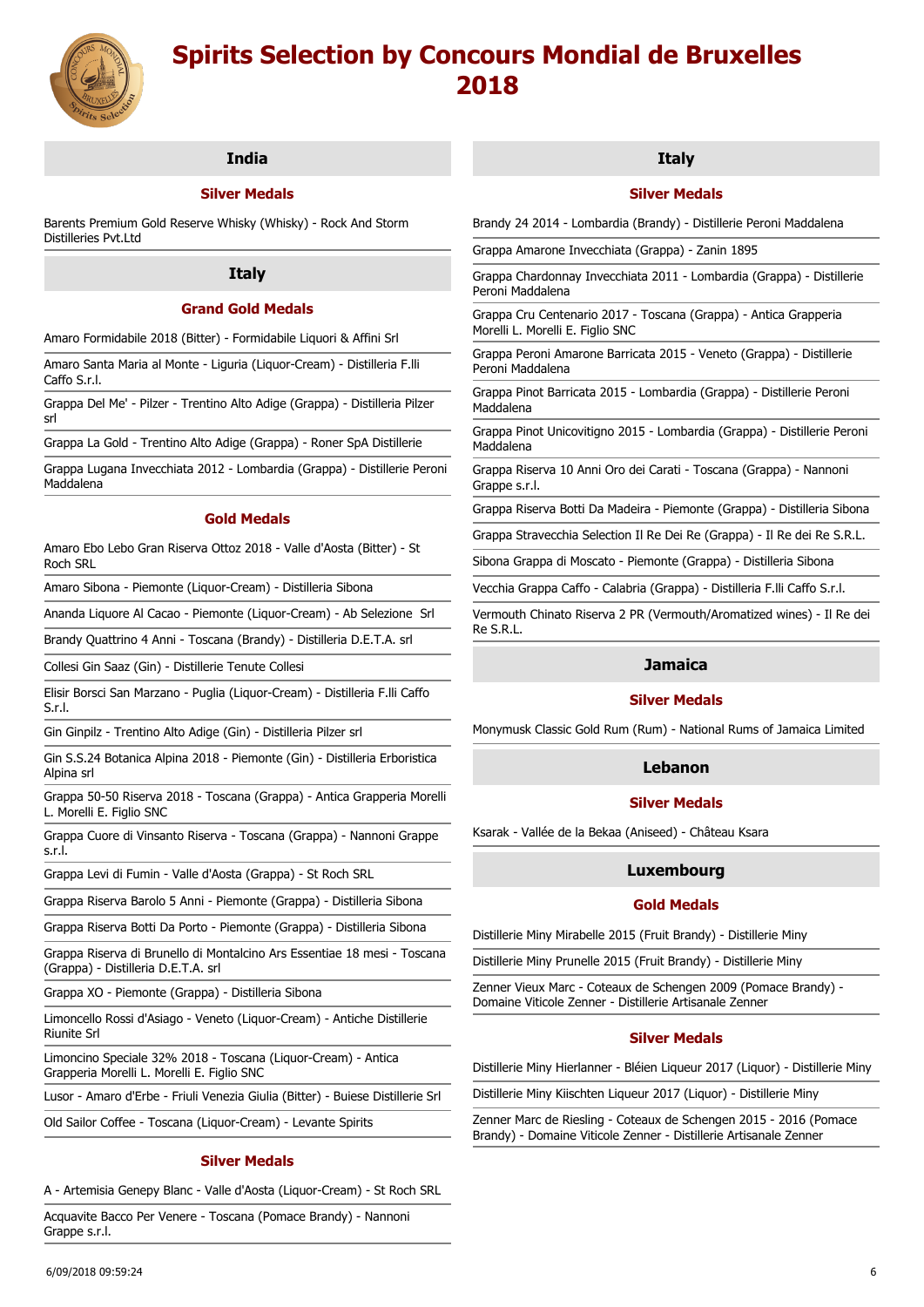

# **Martinique**

# **Grand Gold Medals**

Liqueur Clément Be Red - Martinique (Liquor-Cream) - Héritiers H.Clément

Rhum agricole blanc Neisson 52,5 %vol. - Martinique (Agricultural rum) - Distillerie Neisson

Saint-James Rhum Vieux Agricole 7 ans - Martinique (Agricultural rum) - Rhums Martiniquais Saint-James SAS

## **Gold Medals**

Crème au Rhum Vieux Clément Authentique - Martinique (Liquor-Cream) - Héritiers H.Clément

Crème de Rhum Vieux Clément Doucelette Coco - Martinique (Liquor-Cream) - Héritiers H.Clément

Liqueur Clément Punch Cacahuète - Martinique (Liquor-Cream) - Héritiers H.Clément

Liqueur JM Shrubb - Martinique (Agricultural rum) - Héritiers Crassous de Médeuil SAS

Maison La Mauny Rhum Blanc Agricole 40° - Martinique (Agricultural rum) - Groupe BBS

Maison La Mauny Rhum VO Signature du Maitre de Chais 3 Years - Martinique (Agricultural rum) - Groupe BBS

Rhum Agricole Aoc Martinique Extra Vieux Hse Single Cask 50cl 47.8% 2003 (Agricultural rum) - Valois & cie

Rhum agricole blanc Neisson 50 %vol. - Martinique (Agricultural rum) - Distillerie Neisson

Rhum Agricole Extra Vieux Hse Single Malt Finish Islay 50cl 44% 2005 (Agricultural rum) - Valois & cie

Rhum agricole Neisson Vieux 12 ans d'âge 2005 - Martinique (Agricultural rum) - Distillerie Neisson

Rhum Blanc Clément 50% - Martinique (Agricultural rum) - Héritiers H.Clément

Rhum Clément Elevé Sous-bois Select Barrel - Martinique (Agricultural rum) - Héritiers H.Clément

Rhum Très Vieux Agricole Aoc Martinique Hse Vsop Réserve Spéciale 70cl 45% (Agricultural rum) - Valois & cie

Rhum Vieux Agricole Hse Black Sheriff 70cl 40% (Agricultural rum) - Valois & cie

Rhum Vieux Clément 15 ans - Martinique (Agricultural rum) - Héritiers H.Clément

Rhum Vieux Clément Colonne Créole - Martinique (Agricultural rum) - Héritiers H.Clément

Rhum Vieux Clément Cuvée Habitation - Martinique (Agricultural rum) - Héritiers H.Clément

Rhum Vieux JM Finish Cognac 2004 - Martinique (Agricultural rum) - Héritiers Crassous de Médeuil SAS

Rhum Vieux JM XO - Martinique (Agricultural rum) - Héritiers Crassous de Médeuil SAS

Saint-James Rhum très Vieux Agricole 2001 - Martinique (Agricultural rum) - Rhums Martiniquais Saint-James SAS

Saint-James Rhum Vieux Agricole Quintessence - Martinique (Agricultural rum) - Rhums Martiniquais Saint-James SAS

Trois Rivières VO Cuvée du Moulin 3 Years - Martinique (Agricultural rum) - Groupe BBS

# **Martinique**

# **Gold Medals**

Trois Rivières VSOP Réserve Spéciale 4 Years - Martinique (Agricultural rum) - Groupe BBS

### **Silver Medals**

Bally Rhum Blanc Agricole - Martinique (Agricultural rum) - Rhums Martiniquais Saint-James SAS

Bally Rhum Vieux Agricole Pyramide 12 ans - Martinique (Agricultural rum) - Rhums Martiniquais Saint-James SAS

Bally Rhum Vieux Agricole Pyramide 3 ans - Martinique (Agricultural rum) - Rhums Martiniquais Saint-James SAS

Liqueur Clément Punch Pina Colada - Martinique (Liquor-Cream) - Héritiers H.Clément

Maison La Mauny le Nouveau Monde 9 years'old - Martinique (Agricultural rum) - Groupe BBS

Maison La Mauny Rhum Ambré Agricole 1 year old - Martinique (Agricultural rum) - Groupe BBS

Maison La Mauny Rhum VSOP 4 Years - Martinique (Agricultural rum) - Groupe BBS

Rhum Agricole Aoc Martinique Extra Vieux Hse Single Malt Finish Highland 50cl 44% 2005 (Agricultural rum) - Valois & cie

Rhum Agricole Aoc Martinique Extra Vieux Hse Xo Grande Réserve 70cl 43% (Agricultural rum) - Valois & cie

Rhum agricole blanc Le Bio par Neisson - Martinique (Agricultural rum) - Distillerie Neisson

Rhum agricole blanc L'Esprit 70 %vol. - Martinique (Agricultural rum) - Distillerie Neisson

Rhum agricole Neisson Vieux 15 ans d'âge 2000 - Martinique (Agricultural rum) - Distillerie Neisson

Rhum Blanc JM 50% vol. Jungle Macouba - Martinique (Agricultural rum) - Héritiers Crassous de Médeuil SAS

Rhum Blanc JM 55% vol. - Martinique (Agricultural rum) - Héritiers Crassous de Médeuil SAS

Rhum Clément Elevé Sous-bois Ambré - Martinique (Agricultural rum) - Héritiers H.Clément

Rhum Elevé Sous Bois Agricole Aoc Martinique Hse 70cl 42% (Agricultural rum) - Valois & cie

Rhum Vieux Clément Cuvée Homère - Martinique (Agricultural rum) - Héritiers H.Clément

Rhum Vieux Clément Single Cask Moka - Martinique (Agricultural rum) - Héritiers H.Clément

Rhum Vieux JM 10 ans 2006 - Martinique (Agricultural rum) - Héritiers Crassous de Médeuil SAS

Rhum Vieux JM Finish Calvados 2005-2006 - Martinique (Agricultural rum) - Héritiers Crassous de Médeuil SAS

Saint-James Rhum Vieux Agricole Essentiel XO - Martinique (Agricultural rum) - Rhums Martiniquais Saint-James SAS

Trois Rivières Cuvée Mojito & Long Drink 40° - Martinique (Agricultural rum) - Groupe BBS

Trois Rivières Rhum Ambré Agricole 1 Year - Martinique (Agricultural rum) - Groupe BBS

Trois Rivières Rhum Blanc Agricole 50° - Martinique (Agricultural rum) - Groupe BBS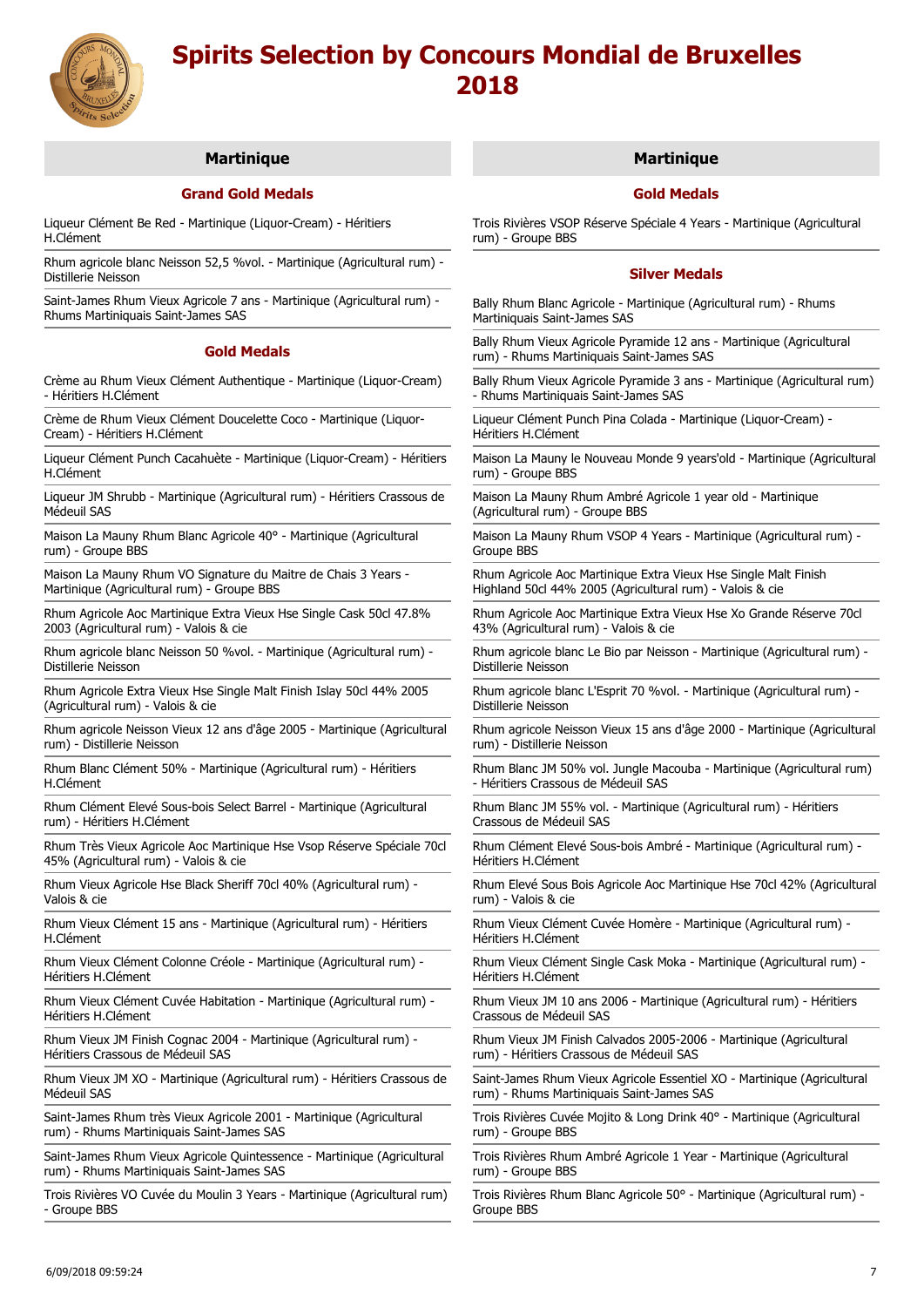

# **Mauritius**

# **Grand Gold Medals**

Bougainville Rum Vanilla (Flavored Rum) - E.C.Oxenham & CY. LTD

## **Gold Medals**

Bougainville Rum VSOP 4 Years (Rum) - E.C.Oxenham & CY. LTD

Bougainville Rum XO 6 Years (Rum) - E.C.Oxenham & CY. LTD

#### **Silver Medals**

Arcane Extraroma 40% (Rum) - Spiribam

Fusion Labourdonnais Coffee - Vanilla Rum (Flavored Rum) - Distillerie de Labourdonnais Ltd

Rom Club Caramel Liqueur (Liquor-Cream) - Litchquor Ltd

## **Mexico**

# **Revelation Spirits Selection 2018**

Tequila Campo Azul Diamante - Jalisco (Tequila) - Productos Finos de Agave

# **Grand Gold Medals**

Tequila Ollitas Reposado Triple Destilado - Jalisco (Tequila) - Tequila Orendain de Jalisco

#### **Gold Medals**

Cabo Maya Añejo (Tequila) - Paola Simental Campos

Cabo Maya Plata (Tequila) - Paola Simental Campos

Don Loreto - Jalisco (Tequila) - Agave Conquista S.R de C.V de

El Escondite Mezcal - Michoacán (Mezcal) - Mezcal El Escondite

Mezcal Piedras de Lumbre - Michoacán (Mezcal) - Mezcal El Escondite

Mezcal Popol Uuh - Oaxaca (Mezcal) - Comercializadora de Productos Suntuarios S.A. de C.V.

Olmeca Altos Plata - Jalisco (Tequila) - Jesus Hernandez

Olmeca Altos Reposado - Jalisco (Tequila) - Jesus Hernandez

Olmeca Blanco - Jalisco (Tequila) - Jesus Hernandez

Olmeca Reposado - Jalisco (Tequila) - Jesus Hernandez

Pascola Classic Blanco Bacanora 2017 - Sonora (Bacanora) - Novel Spirits

Tequila 1519 Añejo Organic - Jalisco (Tequila) - Agave Conquista S.R de C.V de

Tequila San Matias Tahona Reposado 3 months - Jalisco (Tequila) - Tequila San Matias De Jalisco Sa De Cv

Tequila Xicote Anejo - Jalisco (Tequila) - La Madrileña SA de CV

Uruapan - Michoacán (Rum) - Comercializadora Pame Sa De Cv

#### **Silver Medals**

Lost Barrel - Zacatecas (Mezcal) - Mezcales de Calidad Don Aurelio Lamas S. A. de C.V.

Mezcal Toro Muerto 2017 - Guerrero (Mezcal) - Personas de Acción Totalmente Organizadas S.A. De C.V. (Mezcal Toro Muerto)

## **Mexico**

## **Silver Medals**

Ron Antillano Blanco - Jalisco (Rum) - La Madrileña SA de CV

Tequila Jarana Blanco - Jalisco (Tequila) - La Madrileña SA de CV

Tequila Mayorazgo Plata - Jalisco (Tequila) - La Madrileña SA de CV

Tequila Mayorazgo Reposado - Jalisco (Tequila) - La Madrileña SA de CV

Tequila Ollitas Blanco Triple Destilado - Jalisco (Tequila) - Tequila Orendain de Jalisco

Tequila San Matias Gran Reserva 36 months - Jalisco (Tequila) - Tequila San Matias De Jalisco Sa De Cv

Tequila Tierras Reposado (Tequila) - Autentica Taquillera

Tequilife Blanco - Rosa - Jalisco (Tequila) - Corporativo Tequilife Sa De Cv

## **Moldova, Republic Of**

# **Silver Medals**

Divin Kvint Aged 8 Years XO (Brandy) - Tiraspol Winery & Distillery KVINT

# **Panama**

# **Gold Medals**

Malteco Seleccion 1980 (Rum) - Savio srl

#### **Silver Medals**

Ron Malteco 5 anos Reserva Amable (Rum) - Savio srl

# **Peru**

## **Gold Medals**

La Botija Pisco Puro Italia Tabernero 2017 - Ica (Pisco) - Bodegas y Viñedos Tabernero S.A.C

Pisco Toro Santo Puro Quebranta 2017 - Ica (Pisco) - Destilería La Caravedo SRL

Tabernero Mosto Verde Tres Cepas Colección Privada 2017 - Ica (Pisco) - Bodegas y Viñedos Tabernero S.A.C

Tabernero Pisco Acholado Edición Limitada 2017 - Ica (Pisco) - Bodegas y Viñedos Tabernero S.A.C

#### **Silver Medals**

La Botija Pisco Acholado Tabernero 2017 - Ica (Pisco) - Bodegas y Viñedos Tabernero S.A.C

Pisco Intipalka Mosto Verde Torontel - Ica (Pisco) - Santiago Queirolo SAC

Pisco La Caravedo Puro Qubranta 2017 - Ica (Pisco) - Destilería La Caravedo SRL

Pisco Mostoverde Italia Rosada Rosa Del Perù 2016 - Ica (Pisco) - Destilería La Caravedo SRL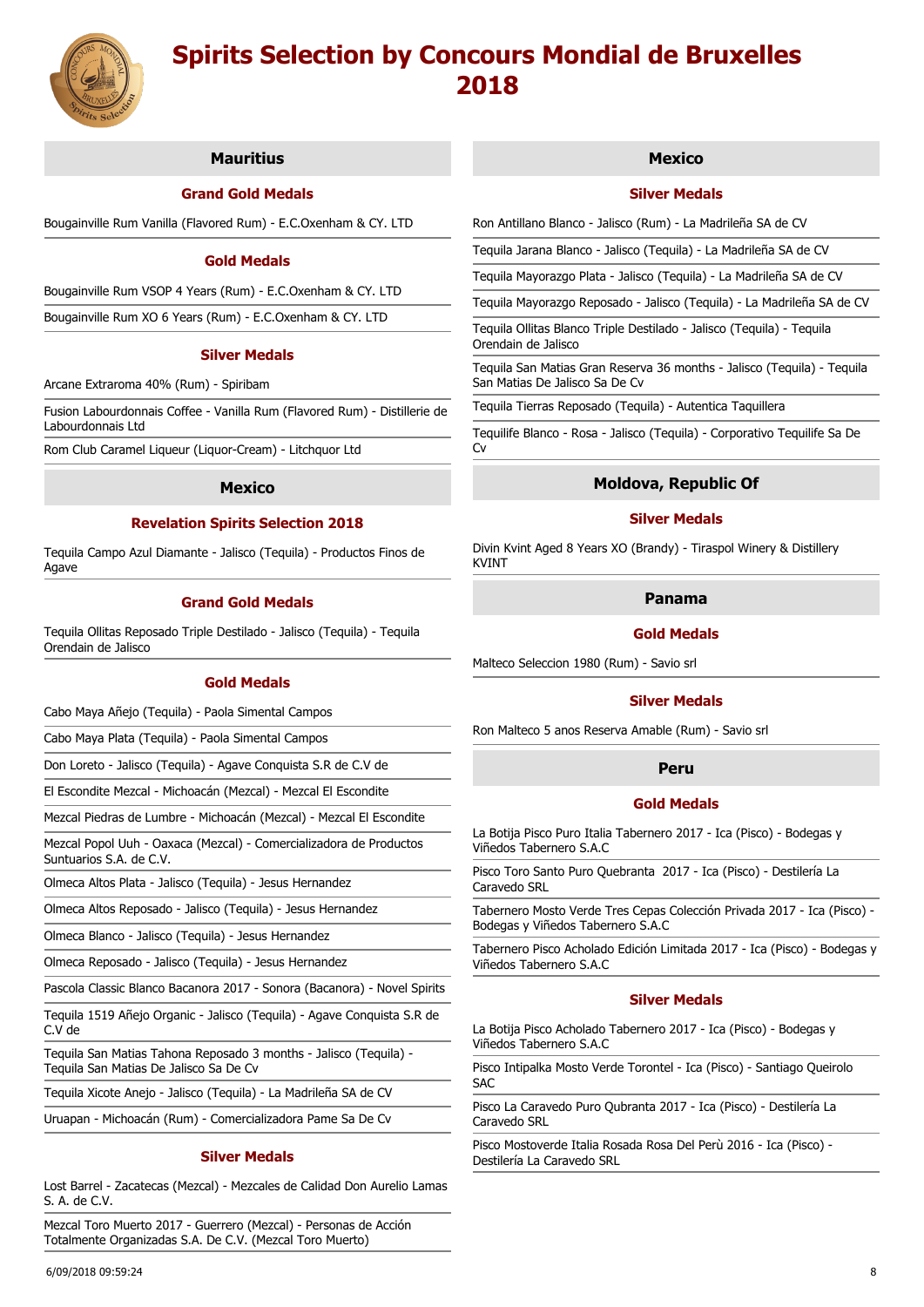

# **Portugal**

# **Grand Gold Medals**

Rum da Madeira William Hinton 6 Years Old - Madeira (Agricultural rum) - Icon Key, S.A.

## **Gold Medals**

Louriana Brandy DOC Lourinhã XO - Lisboa (Armagnac) - Icon Key, S.A.

Rum da Madeira William Hinton Brandy Cask 6 Years Old - Madeira (Agricultural rum) - Icon Key, S.A.

# **Silver Medals**

980 Rum Da Madeira 40% - Madeira (Agricultural rum) - J.Faria & Filhos, Lda.

Azor Reserva - Açores (Gin) - Drinks and Flavours

Co-17 -Cobalto 17 Gin 2018 - Porto E Douro (Gin) - Cobalto Douro LDA

Sharish Original Gin - Maçã Bravo de Esmolfe - Alentejo (Gin) - Icon Key, S.A.

# **Puerto Rico**

## **Silver Medals**

Don Q Coco (Flavored Rum) - Destileria Serralles

Don Q Oak Barrel Spiced (Spiced Rum) - Destileria Serralles

# **Reunion**

# **Grand Gold Medals**

Rivière Du Mât - Rhum Traditionnel XO (Rum) - La Martiniquaise

# **Gold Medals**

Arrangé Cahouète (Liquor-Cream) - Rhums & Punchs Isautier

Jean Chatel Arrangé Caramel Beurre Salé 2018 (Flavored Rum) - Distillerie Jean Chatel

Rhum Metiss Fruit de la Passion 40 (Flavored Rum) - Reuni Rhums

# **Silver Medals**

Arrangé Banane Flambée (Flavored Rum) - Rhums & Punchs Isautier

Isautier Rhum Vieux 7 ans (Rum) - Rhums & Punchs Isautier

Jean Chatel Next Vodka 2018 (Vodka) - Distillerie Jean Chatel

Jean Chatel Pause Café 2018 (Liquor-Cream) - Distillerie Jean Chatel

Punch Nou La Arrange Planteur (Flavored Rum) - Reuni Rhums

Rhum Metiss Ananas Victoria - Fruit De La Passion (Flavored Rum) - Reuni Rhums

Rhum Metiss Carambole - Fruit de la Passion (Flavored Rum) - Reuni Rhums

Rhum Metiss Epices (Spiced Rum) - Reuni Rhums

Rhum Metiss Gingembre - Citron (Flavored Rum) - Reuni Rhums

Rhum Metiss Mangue - Fruit de La Passion (Flavored Rum) - Reuni Rhums

#### **Reunion**

## **Silver Medals**

Rhum Metiss Mirabelle de Lorraine (Flavored Rum) - Reuni Rhums

Rhum Vieux Traditionnel Savanna 10 ans Cuvée Maison Blanche 2006 (Rum) - Distillerie de Savanna

# **Romania**

# **Silver Medals**

Pater Tuica de Prune 2016 (Fruit Brandy) - Pfa Marasoiu A. Marian

# **Saint Lucia**

# **Grand Gold Medals**

Chairman's Reserve 1931 46% (Rum) - St Lucia Distillers Group of Co

#### **Gold Medals**

Chairman's Reserve Rum Original 40% (Rum) - St Lucia Distillers Group of Co

Chairman's Reserve The Forgotten Casks 40% (Rum) - St Lucia Distillers Group of Co

## **Silver Medals**

Admiral Rodney - H.M.S Princessa (Rum) - St Lucia Distillers Group of Co

Chairman's Reserve Spiced - Original 40% (Spiced Rum) - St Lucia Distillers Group of Co

# **Scotland**

# **Gold Medals**

Benromach 15 Years Old (Scotch Whisky) - The Benromach Distillery Co Ltd

Dewar's 18 YO The Vintage (Scotch Whisky) - John Dewar & Sons Ltd

Dewar's White Label (Scotch Whisky) - John Dewar & Sons Ltd

#### **Silver Medals**

Benromach Organic 2010 (Scotch Whisky) - The Benromach Distillery Co Ltd

Dewar's 12 YO the Ancestor (Scotch Whisky) - John Dewar & Sons Ltd

Spey from Speyside Distillery - Royal Choice (Scotch Whisky) - Speyside Distillers Company Ltd

Thompson's Blended Scotch Whisky Sauternes finished 5 Years (Scotch Whisky) - Thompson's

# **Serbia**

# **Gold Medals**

Kraljica 0,7 2011 (Fruit Brandy) - Destilerija Zaric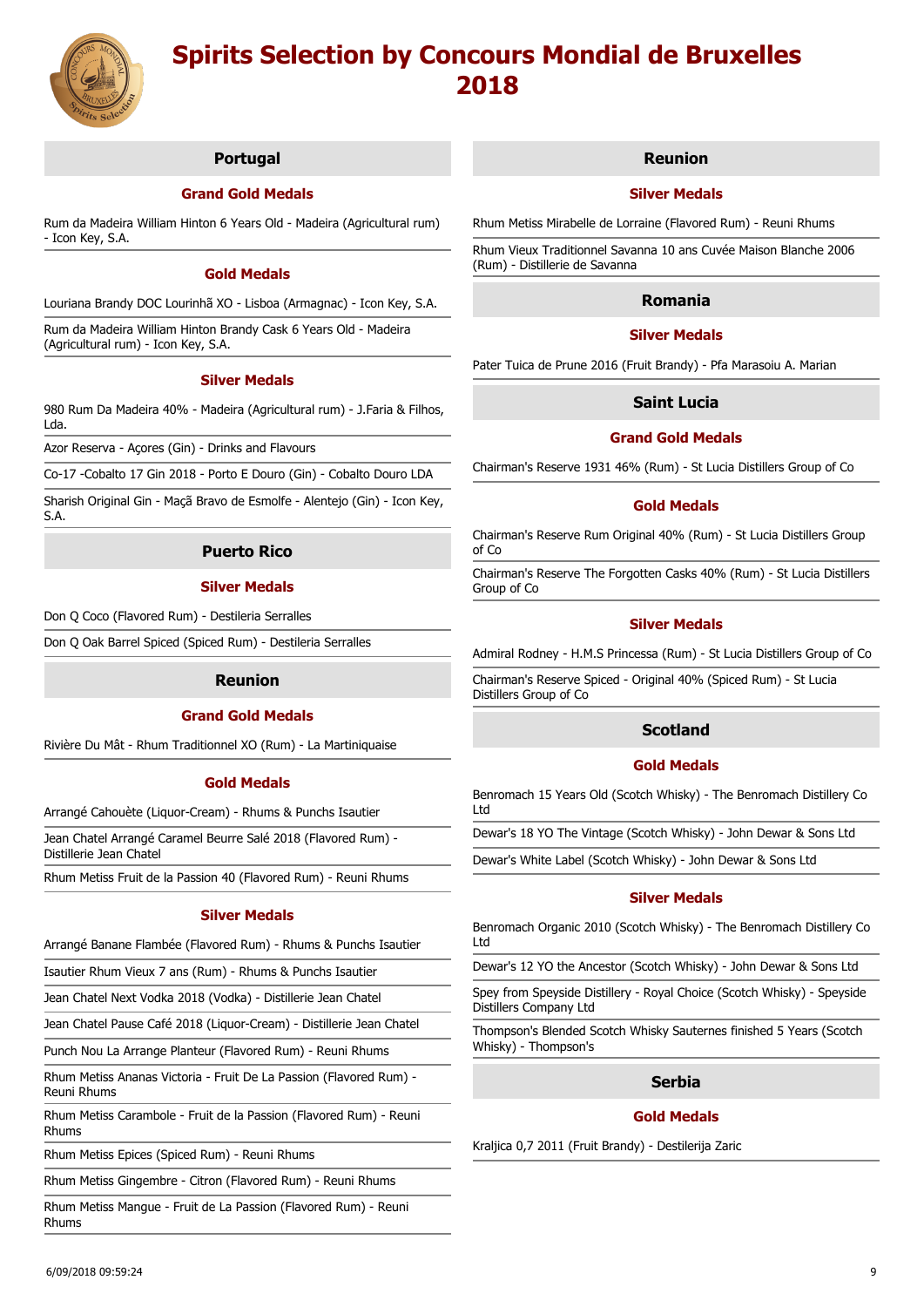

# **South Africa**

# **Gold Medals**

Bains Cape Mountain Whisky (Whisky) - Distell Limited

KWV 12 - Western Cape (Brandy) - Warshay Investments PTY LTD TA KWV

KWV 15 - Western Cape (Brandy) - Warshay Investments PTY LTD TA KWV

KWV 20 - Western Cape (Brandy) - Warshay Investments PTY LTD TA KWV

Three Ships Premium Whisky Pinotage Cask Finish - Aged 15 Years (Whisky) - Distell Limited

## **Silver Medals**

Laborie Alambic - Western Cape (Brandy) - Warshay Investments PTY LTD TA KWV

Three Ships Single Malt Aged 10 Years Limited Edition (Whisky) - Distell Limited

Three Ships Special Release Whisky Bourbon Cask Finish (Whisky) - Distell Limited

# **Spain**

## **Gold Medals**

1528 Qahwa Gin (Gin) - 1528 Drinks SL

Biermu - Castilla-y-León (Vermouth/Aromatized wines) - Palacio de Canedo Godello

Brandy Artesano Gran Reserva - Valencia (Brandy) - Bodegas Vidal S.L

Carlos I Imperial X.O Solera Gran Reserva - Andalucia (Brandy) - Osborne Distribuidora S.A

Gin L'Arbre - Cataluña (Gin) - Teichenné, S.A.

Magdala (Liquor-Cream) - Miguel Torres S.A.

Vermut Oscar Solana (Vermouth/Aromatized wines) - Masqcoctel S.l

# **Silver Medals**

61 Vermouth - Castilla-y-León (Vermouth/Aromatized wines) - Agrícola Castellana S.C.L - Bodega Cuatro Rayas

69 Brosses Gin Clàssica - Valencia (Gin) - Pereperez Garrido, S.L.

Bcn Mut Negre (Vermouth/Aromatized wines) - Aguavida Llops S.L

Carlos I Amontillado Solera Gran Reserva - Andalucia (Brandy) - Osborne Distribuidora S.A

Carlos I Pedro Ximénez Solera Gran Reserva - Andalucia (Brandy) - Osborne Distribuidora S.A

Crema de Arroz Panizo - Castilla-y-León (Liquor-Cream) - Orujos Panizo S.L.

Gin City London - Valencia (Gin) - Bodegas Vegamar, Sl

Vermouth Gran Artesano - Valencia (Vermouth/Aromatized wines) - Bodegas Vidal S.L

## **Switzerland**

## **Gold Medals**

Ruby Gin 2018 - Genève (Gin) - Absintissimo "First & Last Distillery of Swiss Absinthe"

Wan'R Absinthe 2017 - Genève (Absinth) - Absintissimo "First & Last Distillery of Swiss Absinthe"

#### **Silver Medals**

Absinthe La Valot Martin Esmeralda 2018 - Neuchâtel (Absinth) - Absinthe La Valote Martin Sàrl

# **Taiwan**

# **Grand Gold Medals**

Yushan Kaoliang Liquor Aged 6 Years Lantern Festival (Baijiu) - Aow

#### **Gold Medals**

Cellar Reserve Kinmen Kaoliang Liquor 3 (Baijiu) - Kinmen Kaoliang Liquor Inc.

Greeting Visitors Kinmen Kaoliang Liquor (Baijiu) - Kinmen Kaoliang Liquor Inc.

Kavalan Solist Port Single Cask Strength Single Malt Whisky (Whisky) - Kavalan Distillery

Litchi - Wu-Feng District Farmers' Association Winery 2018 (Fruit wine) -National Kaohsiung University of Hospitality and Tourism

Omar Single Malt Whisky Cask Strength Plum Liqueur Barrel (Whisky) - Aow

Reserve Plum Wine - Da Hu Wineland Resort 2017 (Fruit wine) - National Kaohsiung University of Hospitality and Tourism

Rice Shochu - Wu-Feng District Farmers' Association Winery 2017 (Soju) - National Kaohsiung University of Hospitality and Tourism

Taiwan Kinmen Kaoliang Liquor - Selection No. 46 (Baijiu) - Kinmen Kaoliang Liquor Inc.

Yushan Daqu Aged 8 Years Taiwan Blue Magpie (Baijiu) - Aow

Yushan Taiwan Kaoliang Liquor Aged 3 Years (Baijiu) - Aow

Yushan Taiwan Kaoliang Liquor Cellaring (Baijiu) - Aow

Yushan Taiwan Yuan Jiao Kaoliang Liquor Aged 8 Years (Baijiu) - Aow

# **Silver Medals**

0.5L-53% Kinmen Kaoliang Liquor (Baijiu) - Kinmen Kaoliang Liquor Inc.

Han Chi Sweet Potatoes Shochu Domaine des Miracles (Soju) - National Kaohsiung University of Hospitality and Tourism

Kavalan Classic Single Malt Whisky (Whisky) - Kavalan Distillery

Kavalan Distillery Reserve Rum Cask Single Cask Strength Single Malt Whisky (Whisky) - Kavalan Distillery

Kavalan ex-Bourbon Oak Single Malt Whisky (Whisky) - Kavalan Distillery

Kavalan Solist Amontillado Sherry Single Cask Strength Single Malt Whisky (Whisky) - Kavalan Distillery

Kavalan Solist PX Sherry Single Cask Strength Single Malt Whisky (Whisky) - Kavalan Distillery

Mild Water - Sinyi Township Farmers' Association Winery 2018 (Fruit wine) - National Kaohsiung University of Hospitality and Tourism